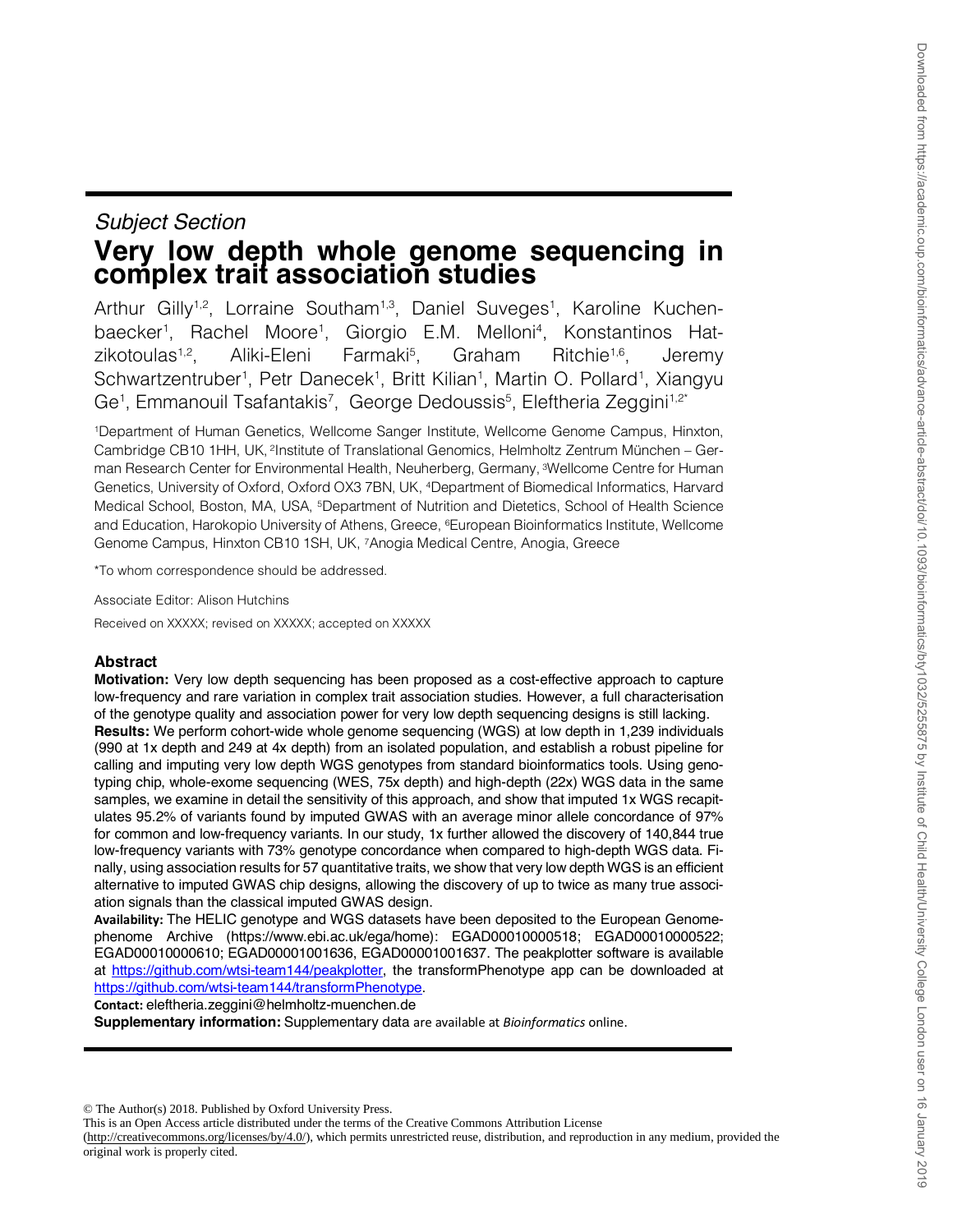# **1 Introduction**

The contribution of low-frequency and rare variants to the allelic architecture of complex traits remains largely uncharted. Power to detect association is central to genetic studies examining sequence variants across the full allele frequency spectrum. Whole genome sequencing (WGS)-based association studies hold the promise of probing a larger proportion of sequence variation compared to imputed genome-wide genotyping arrays. However, although large-scale high-depth WGS efforts are now underway (Brody, et al., 2017), comparatively high costs do not yet allow for the generalised transposition of the GWAS paradigm to high-depth sequencing. As sample size and haplotype diversity are more important than sequencing depth in determining power for association studies (Alex Buerkle and Gompert, 2013; Le and Durbin, 2011), low-depth WGS has emerged as an alternative, cost-efficient approach to capture low-frequency variation in large studies. Improvements in calling algorithms have enabled robust genotyping using WGS at low depth (4x-8x), leading to the creation of large haplotype reference panels (1000 Genomes Project Consortium, et al., 2015; McCarthy, et al., 2016), and to several low-depth WGS-based association studies (Astle, et al., 2016; Tachmazidou, et al., 2017; UK10K Consortium, et al., 2015). Very low depth (<2x) sequencing has been proposed as an efficient way to further improve the cost efficiency of sequencing-based association studies. Simulations have shown that in WES designs, extremely low sequencing depths (0.1-0.5x) are effective in capturing single-nucleotide variants (SNVs) in the common (MAF>5%) and low-frequency (MAF 1-5%) categories compared to imputed GWAS arrays (Pasaniuc, et al., 2012). The CONVERGE consortium demonstrated the feasibility of such approaches through the first successful case-control study of major depressive disorder in 4,509 cases and 5,337 controls (Converge Consortium, 2015), and we previously showed that 1x WGS allowed the discovery of burdens of low-frequency and rare variants that replicate in cosmopolitan and diverse populations (Gilly, et al., 2016). However, a systematic examination of genotyping quality from 1x WGS and its implications for power in association studies is lacking, posing the question of the generalisability of such results in the wider context of next-generation association studies. Here, we perform very low depth (1x), cohort-wide WGS in an isolated population from Greece, show that imputation tools commonly used with chip data perform well using 1x WGS, and establish a detailed quality profile of called variants. We then demonstrate the advantages of 1x WGS compared to the more traditional imputed GWAS design both in terms of genotype accuracy and power to detect association signals.

# **2 Results**

As part of the Hellenic Isolated Cohorts (HELIC) study, we whole genome sequenced 990 individuals from the Minoan Isolates (HELIC-MANOLIS) cohort at 1x depth, on the Illumina HiSeq2000 platform. In addition, 249 samples from the MANOLIS cohort were sequenced at 4x depth (Southam, et al., 2017). Imputation-based genotype refinement was performed on the cohort-wide dataset using a combined reference panel of 10,244 haplotypes from MANOLIS 4x WGS, the 1000 Genomes (1000 Genomes Project Consortium, et al., 2015) and UK10K (UK10K Consortium, et al., 2015) projects (Figure 1).

# **2.1 Variant calling pipeline**

Prior to any imputation-based refinement, our approach allowed the capture of 80% and 100% of low-frequency (MAF 1-5%) and common (MAF>5%) SNVs, respectively, when compared to variants present on the Illumina OmniExpress and HumanExome chips genotyped in the same samples. In 10 control samples from the Platinum Genomes dataset (Eberle, et al., 2017) with high-depth WGS data (50x) downsampled to 1x, joint calling with MANOLIS resulted in pre-imputation false positive and false negative rates of 12% and 24.6%, respectively (See Methods).



**Figure 1: Processing pipeline for the MANOLIS 1x data**. Tools and parameters for the genotype refinement and phasing steps were selected after benchmarking thirteen pipelines involving four different tools (See Methods).

In order to improve sensitivity and genotype accuracy, we compared thirteen genotype refinement and imputation pipelines using tools commonly used for genotyping chip imputation, using directly typed OmniExpress



**Figure 2: Concordance and call rate for low depth WGS genotypes. a.** Genotype (blue circles) and minor allele (yellow circles) concordance is computed for 1,239 samples in MANOLIS (4x and 1x) against merged OmniExpress and ExomeChip data. Call rate is assessed for the refined (purple) and refined plus imputed (green) datasets. **b.** Non-reference allele concordance (green circles) and positive predictive value (PPV) (fuchsia bars) is computed for 1,127 MANOLIS samples with both 22x WGS and low-depth calls.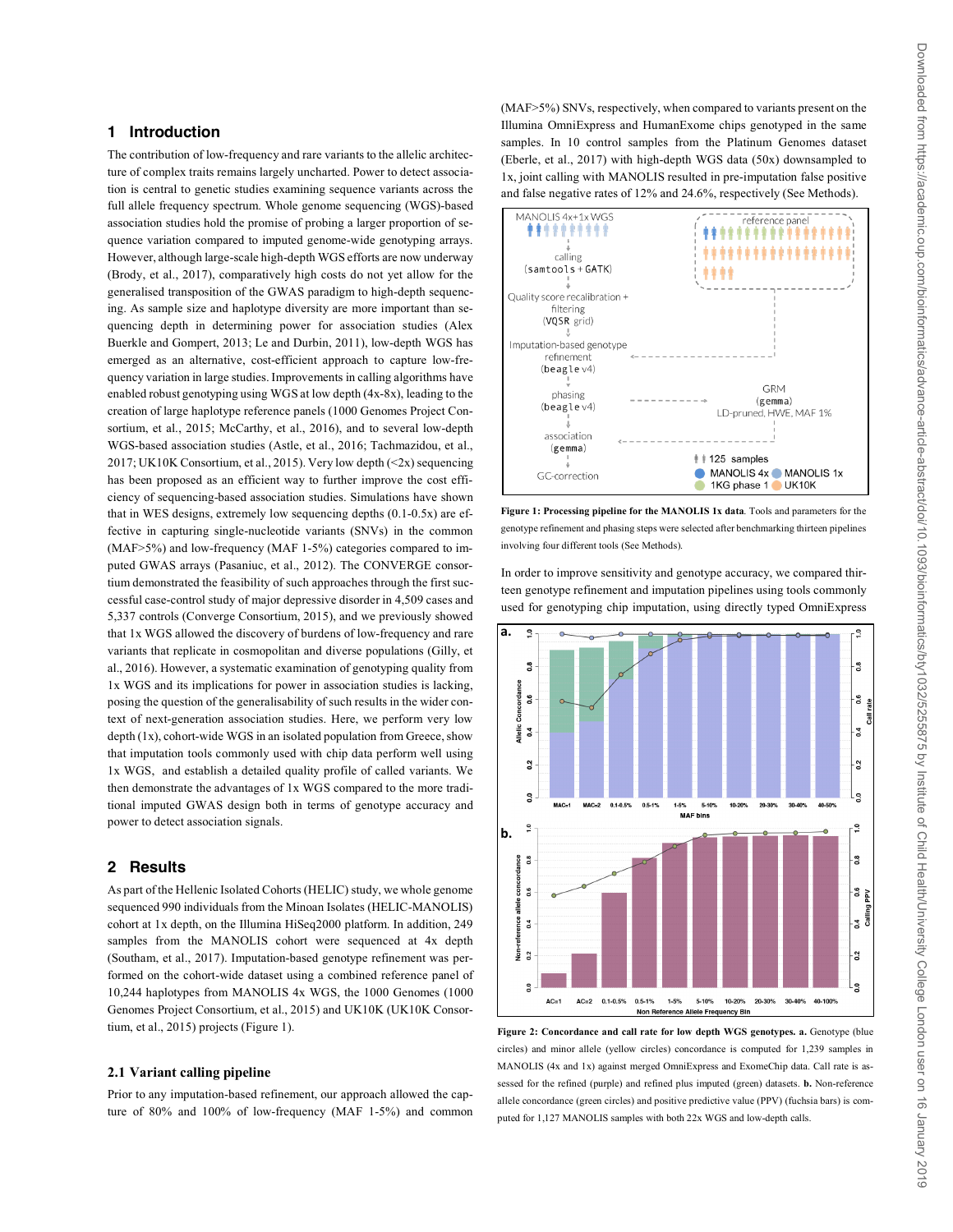and ExomeChip genotypes as a benchmark (See Methods). We used a reference panel containing haplotypes from 4,873 cosmopolitan samples from the 1000 Genomes and UK10K projects, as well as the phased haplotypes from 249 MANOLIS samples sequenced at 4x depth. The bestperforming pipeline, described in Figure 1, captures 95% of rare, 99.7% of low-frequency and 99.9% of common variants present in chip data, with an average minor allele concordance of 97% across the allele frequency spectrum (see Methods, Figure 2a., Supplementary Figure 1, Supplementary Table 1). 79.7% of 1x WGS variants were found using high-depth WGS at 22x in a subset of the MANOLIS samples (n=1,127), although this positive predictive value varied across the MAF spectrum, from 8.9% for singletons to 95.1% for common variants (Figure 2b.). Genotype concordance was similar, although slightly lower, when compared to the chip variants. Due to the 22x data being aligned to a different build and the unmappable regions resulting from a lift-over, we were unable to compute genome-wide false positive rates, however by comparing 1x calls with those produced by whole-exome sequencing in 5 individuals from the MANOLIS cohort, we estimate a false-positive rate of 2.4% post-imputation in the coding parts of the genome (see Methods).

#### **2.2 Comparison of variant call sets with an imputed GWAS**

The genotype refinement and imputation step yielded 30,483,136 nonmonomorphic SNVs in 1,239 MANOLIS individuals. The number of var-





iants discovered using 1x WGS is nearly twice as high as that from arraybased approaches. In a subset of 982 MANOLIS individuals with both 1x WGS, OmniExpress and ExomeChip data, we called 25,673,116 nonmonomorphic SNVs using 1x WGS data, compared to 13,078,518 nonmonomorphic SNVs in the same samples with chip data imputed up to the same panel (Southam, et al., 2017) without any imputation INFO score filtering. The main differences are among rare variants (MAF<1%) (Figure 3): 13,671,225 (53.2%) variants called in the refined 1x WGS are absent from the imputed GWAS, 98% of which are rare. 82% of these rare

unique SNVs are singletons or doubletons, and therefore 9.5% of all variants called in the 1x WGS dataset were unique variants with MAC>2. A crucial question is the proportion of true positives among these additional SNVs not found by GWAS and imputation. By comparing their positions and alleles with high-depth WGS in the same samples, we find that the PPV profile for these variants is much lower compared to when all variants are examined (Figure 4 and Figure 2.b). As expected, PPV is almost zero for additional singletons and doubletons, and just above 40% for the few additional common variants. 62% of low-frequency variants unique to the 1x are true positives, which corresponds to 140,844 lowfrequency variants with high genotyping quality that are missed by the imputed GWAS. Minor allele concordance is lower than for all variants, with a lower bound at 55% for rare variants and reaching 73% for novel low-frequency variants.



**Figure 4: Frequency and positive predictive value of variants in 1x sequencing not found by GWAS and imputation**. 1x variants not found in the GWAS data, arranged by MAF bin, in raw numbers (top). Green bars count variants recapitulated in the 22x (true positives). The proportion of these over the total (positive predictive value) is displayed in each bin in the bottom panel. The black line indicates minor allele concordance for true positive variants. The first category (0-0.1%) contains singletons and doubletons only.

# **2.3 Comparison of association summary statistics with imputed GWAS**

1x WGS calls a larger number of variants and is noisier than imputed GWAS in the same samples. To evaluate how this difference affects association study power, we performed genome-wide association of 57 quantitative traits in 1,225 overlapping samples with both imputed OmniExome and 1x WGS using both sources of genotype data. We then compared independent suggestively associated signals at  $p \leq x 10^{-7}$  (Supplementary Table 2). These signals were then cross-referenced with a larger (n=1,457) study based on 22x WGS on the same traits in the same cohort (Gilly, et al., 2018). We only considered signals to be true if they displayed evidence for association with at most a two order of magnitude attenuation compared to our suggestive significance threshold  $(P < 5x10^{-5})$ . According to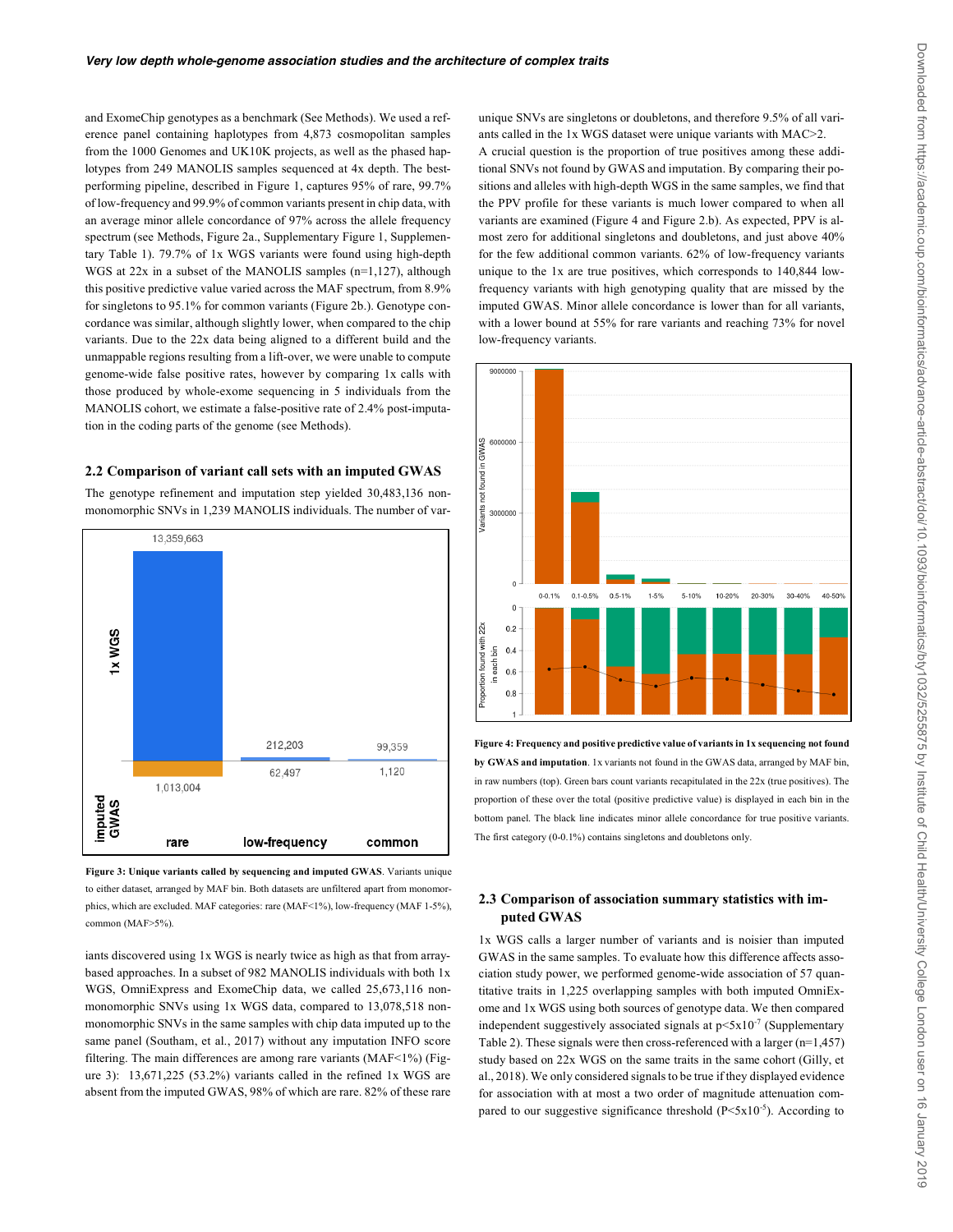

Figure 5: Association signals in the 1x WGS and imputed GWAS at p<5x10<sup>-7</sup> for 57 **quantitative traits in the 1,225 samples with both imputed GWAS and low-depth WGS.** Purple dots represent significant results in the imputed GWAS (a.) and the 1x WGS (b.) analysis. Orange dots, if present, denote the p-value of the same SNP in the other study. Blue dots represent the association p-value in a larger  $(n=1,457)$  association study based on  $22x$  WGS. Signals with a  $22x$  WGS p-value above  $5x10^{-5}$  were considered as false positives in both studies and excluded from the plot. Red dashes indicate the minimum p-value among all tagging SNVs in the other dataset  $(r^2>0.8)$ . Absence of an orange dot and/or a

this metric,  $52$  of  $182$  independent signals  $(28.5%)$  were true in the imputed GWAS, in contrast to 108 of 462 (23.4%) in the 1x study (Figure 5). With an equal sample size and identically transformed traits, 1x therefore allowed to discover twice as many independent GWAS signals with almost identical truth sensitivity. Seven rare and three suggestive low-frequency variant associations in the 1x WGS data (9.2% of all signals) were driven by a variant not present and without a tagging SNP at  $r^2 > 0.8$  in the imputed GWAS, whereas the converse is true for only two rare variants in the imputed GWAS. Among variants called or tagged in the imputed GWAS, 4 rare, 11 low-frequency and 5 common SNV associations detected in the 1x (19% of total) are not seen associated below that threshold in the imputed GWAS. As expected, there are significantly fewer (3.8%, P=0.01, one-sided chi-square proportion test) true associations in the imputed GWAS not recapitulated by the 1x study.

# **3 Discussion**

In this work, we empirically demonstrate the relative merits of very low depth WGS both in terms of variant discovery and association study power for complex quantitative traits compared to GWAS approaches. However, the advantages of 1x WGS have to be weighed against compute and financial cost considerations. As of summer 2018, 1x WGS on the HiSeq 4000 platform was approximately half of the cost of a dense GWAS array (e.g. Illumina Infinium Omni 2.5Exome-8 array), the same cost as a sparser chip such as the Illumina HumanCoreExome array, and half of the cost of WES at 50x depth. By comparison, 30x WGS was 23 or 15 times more costly depending on the sequencing platform (Illumina HiSeq 4000 or HiSeqX, respectively). The number of variants called by 1x WGS is lower

than high-depth WGS, but is in the same order of magnitude, suggesting comparable disk storage requirements for variant calls. However, storage of the reads required an average 650Mb per sample for CRAMs, and 1.3Gb per sample for BAMs.

Genome-wide refinement and imputation of very low depth WGS generates close to 50 times more variants than a GWAS chip. The complexity of the imputation and phasing algorithms used in this study is linear in the number of markers, linear in the number of target samples and quadratic in the number of reference samples (Browning and Browning, 2016), which results in a 50-fold increase in total processing time compared to an imputed GWAS study of equal sample size. In MANOLIS the genome was divided in 13,276 chunks containing equal number of SNVs, which took an average of 31 hours each to refine and impute. The total processing time was 47 core-years (see Methods and Supplementary Figure 2). This parallelisation allowed processing the 1,239 MANOLIS samples in under a month, and as imputation software continue to grow more efficient (Bycroft, et al., 2017), future pipelines should greatly simplify postprocessing of very low depth sequencing data.

As a proof of principle, we used imputed GWAS, 1x and 22x WGS in overlapping samples from an isolated population to assess how genotyping quality influences power in association studies. As we only wanted to study the implications of varying genotype qualities afforded by different designs on association p-values in a discovery setting, we considered only suggestively associated signals and did not seek replication in a larger cohorts for the discovered signals. In our study of 57 quantitative traits, we show that an 1x-based design allows the discovery of twice as many of the signals suggestively associated in the more accurate 22x WGS study, compared to the imputed GWAS design. Almost 10% of the suggestive signals arising in the 1x data are not discoverable in the imputed GWAS, but the great majority (96%) of imputed GWAS signals is found using the 1x.

The 1x-based study seems to discover more signals than the imputed GWAS across the MAF spectrum, and this remains true whether or not the signals are filtered for suggestive association p-value in the more accurate 22x based study (Supplementary Table 3). At first glance this suggests 1x WGS has better detection power than the imputed GWAS across the MAF spectrum, however it is unlikely that this is true for common variants, which are reliably imputed using chip data. Instead, this phenomenon may be due to a slightly less accurate imputation than in the GWAS dataset caused by a noisier raw genotype input (Supplementary Text). This effect is marginal, as evidenced by genome-wide concordance measures (Figure 2) which are very high at the common end of the MAF spectrum. However, it is important to note that this slightly less accurate imputation can attenuate some signals as well as boosting others. For this reason, we would recommend relaxing the discovery significance threshold in 1x studies in order to capture those less well imputed, signal-harbouring variants, followed by rigorous replication in larger cohorts and direct validation of genotypes.

Our study's intent was to focus on the performance on commonly used general-purpose tools for low-depth sequencing data in isolates, both for genotype calling (GATK) and imputation (BEAGLE, IMPUTE). There are ongoing efforts to leverage the specificities of both low-depth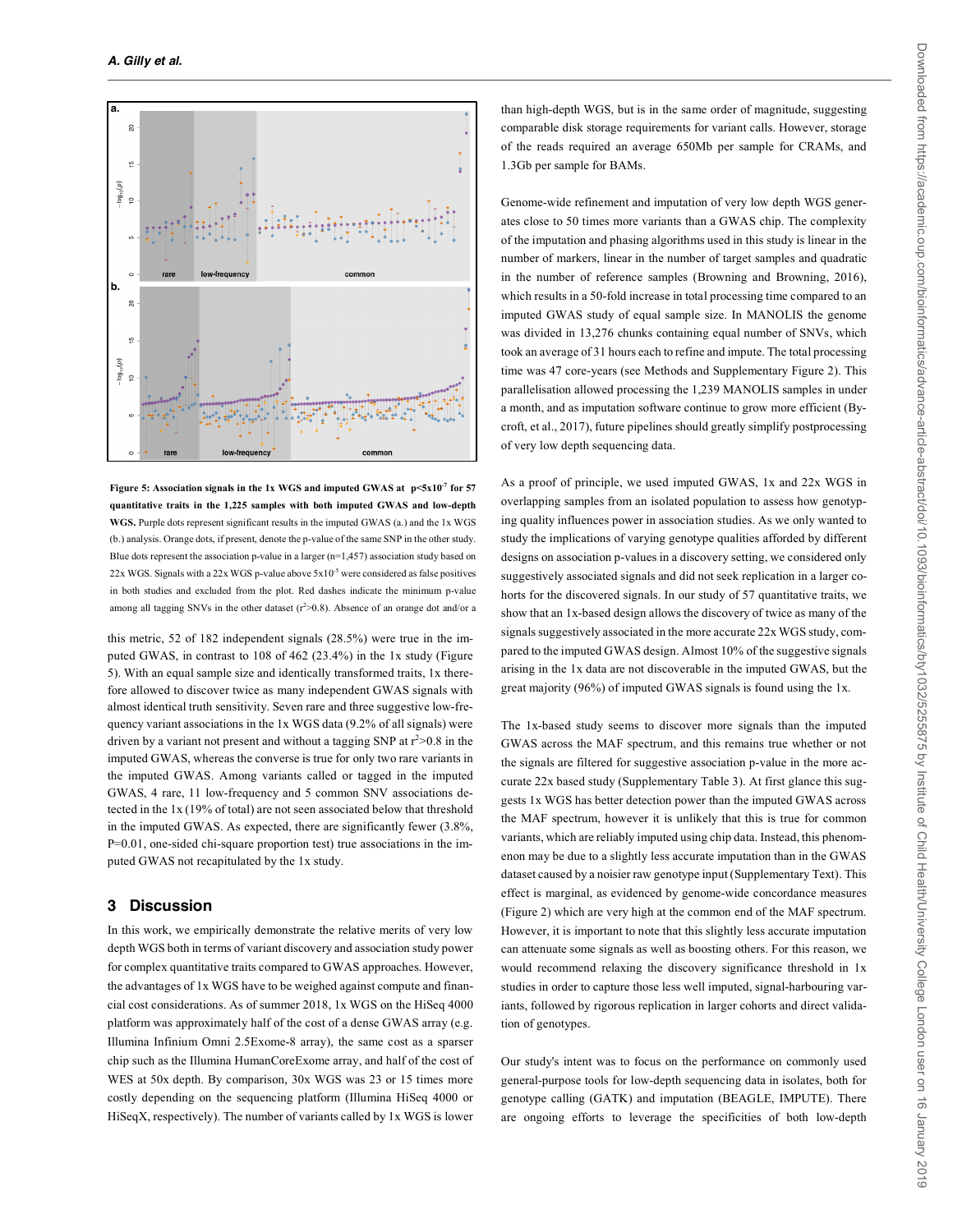sequencing (Davies, et al., 2016)(https://www.gencove.com) and of isolated populations (Livne, et al., 2015). The popularity and long-term support of established generic methods is an advantage when running complex study designs, as has been shown in other isolate studies (Herzig, et al., 2018). This study focused on SNVs, excluding INDELS due to high expected noise levels, poor call rate and genotype accuracy, as well as lower imputation quality using general-purpose tools. Very low depth based studies rely heavily on imputation to complete the sparse picture of variation painted by few and far between reads. The accurate detection and genotyping of larger variants such as structural variants (SV), which relies more heavily on read-based evidence such as split reads, insert size or depth anomalies, and which are currently poorly imputed, is therefore likely to remain a methodological challenge for low-depth WGS studies.

We show that very low depth whole-genome sequencing allows the accurate assessment of most common and low-frequency variants captured by imputed GWAS designs and achieves denser coverage of the low-frequency and rare end of the allelic spectrum, albeit at an increased computational cost. This allows very low depth sequencing studies to recapitulate signals discovered by imputed chip-based efforts, and to discover significantly associated variants missed by GWAS imputation (Gilly, et al., 2016). Although cohort-wide high-depth WGS remains the gold standard for the study of rare and low-frequency variation, very low-depth WGS designs using population-specific haplotypes for imputation remain a viable alternative when studying populations poorly represented in existing large reference panels.

# **4 Methods**

#### **4.1 Cohort details**

The HELIC (Hellenic Isolated Cohorts; www.helic.org) MANOLIS (Minoan Isolates) collection focuses on Anogia and surrounding Mylopotamos villages on the Greek island of Crete. All individuals were required to have at least one parent from the Mylopotamos area to enter the study. Recruitment was primarily carried out at the village medical centres. The study includes biological sample collection for DNA extraction and labbased blood measurements, and interview-based questionnaire filling. The phenotypes collected include anthropometric and biometric measurements, clinical evaluation data, biochemical and haematological profiles, self-reported medical history, demographic, socioeconomic and lifestyle information. The study was approved by the Harokopio University Bioethics Committee and informed consent was obtained from every participant.

### **4.2 Sequencing**

Sequencing and mapping for the 990 MANOLIS samples at 1x depth has been described previously (Gilly, et al., 2016), as well as for 249 MANOLIS samples at 4x (Southam, et al., 2017), and for 1,457 samples at 22x (Gilly, et al., 2018). For comparison, 5 samples from the cohort were also whole-exome sequenced at an average depth of 75x. We use a standard read alignment and variant calling pipeline using samtools(Li, et al., 2009) and GATK(McKenna, et al., 2010), which is described in detail

in the Supplementary Text. A Venn diagram detailing the overlap between the sequenced and genotyped datasets is given in Supplementary Figure 3.

### **4.3 Variant filtering**

Variant quality score recalibration was performed using GATK VQSR v.3.1.1. However, using the default parameters for the VQSR mixture model yields poor filtering, with a Ti/Tv ratio dropoff at 83% percent sensitivity and a Ti/Tv ratio of 1.8 for high-quality tranches (Supplementary Figure 4.a). We therefore ran exploratory runs of VQSR across a range of values for the model parameters, using the dropoff point of the transition/transversion (Ti/Tv) ratio below 2.0 as an indicator of good fit (Supplementary Figure 5). A small number of configurations outperformed all others, which allowed us to select an optimal set of parameters. For the chosen set of parameters, false positive rate is estimated at 10%±5% (Supplementary Figure 4.b). Indels were excluded from the dataset out of concerns for genotype quality. We found that the version of VQSR, as well as the annotations used to train the model, had a strong influence on the quality of the recalibration (Supplementary Figure 5 and Supplementary Text).

#### **4.4 Comparison with downsampled whole genomes**

For quality control purposes, reads from 17 of the well-characterised Platinum Genomes sequenced by Illumina at 50x depth (Eberle, et al., 2017), and downsampled to 1x depth using samtools (Li, et al., 2009) were included in the merged BAM file. VQSR-filtered calls were then compared to the high-confidence call sets made available by Illumina for those samples. 524,331 of the 4,348,092 non-monomorphic variant sites were not present in the high-confidence calls, whereas 1,246,403 of the 5,070,164 non-monomorphic high-confidence were not recapitulated in the 1x data. This corresponds to an estimated false positive rate of 12% and false negative rate of 24.6%. Both unique sets had a much higher proportion of singletons (corresponding to MAF  $\leq$  2.9%) than the entire sets (57.9% vs 19.9% of singletons among 1x calls and 51% vs 18.1% among high-confidence calls), which suggests that a large fraction of the erroneous sites lies in the low-frequency and rare part of the allelic spectrum. However, genotype accuracy is poor, to the point where it obscures peculiarities in the distribution of allele counts (Supplementary Figure 6). Due to these being present in the 1000 genomes reference panel, we remove the 17 Platinum Genomes prior to imputation.

## **4.5 Genotype refinement and imputation**

#### **Evaluation of pipelines**

The authors of SHAPEIT (Delaneau, et al., 2013) advise to phase whole chromosome when performing pre-phasing in order to preserve downstream imputation quality. This approach is computationally intractable for the 1x datasets, where the smallest chromosomes contain almost 7 times more variants than the largest chromosomes in a GWAS dataset.

For benchmarking purposes, we designed 13 genotype refinement pipelines involving Beagle v4.0 (Browning and Browning, 2007) and IMPUTE2 (Howie, et al., 2011; Howie, et al., 2009) using a 1000 Genomes phase 1 reference panel, which we evaluated against minor allele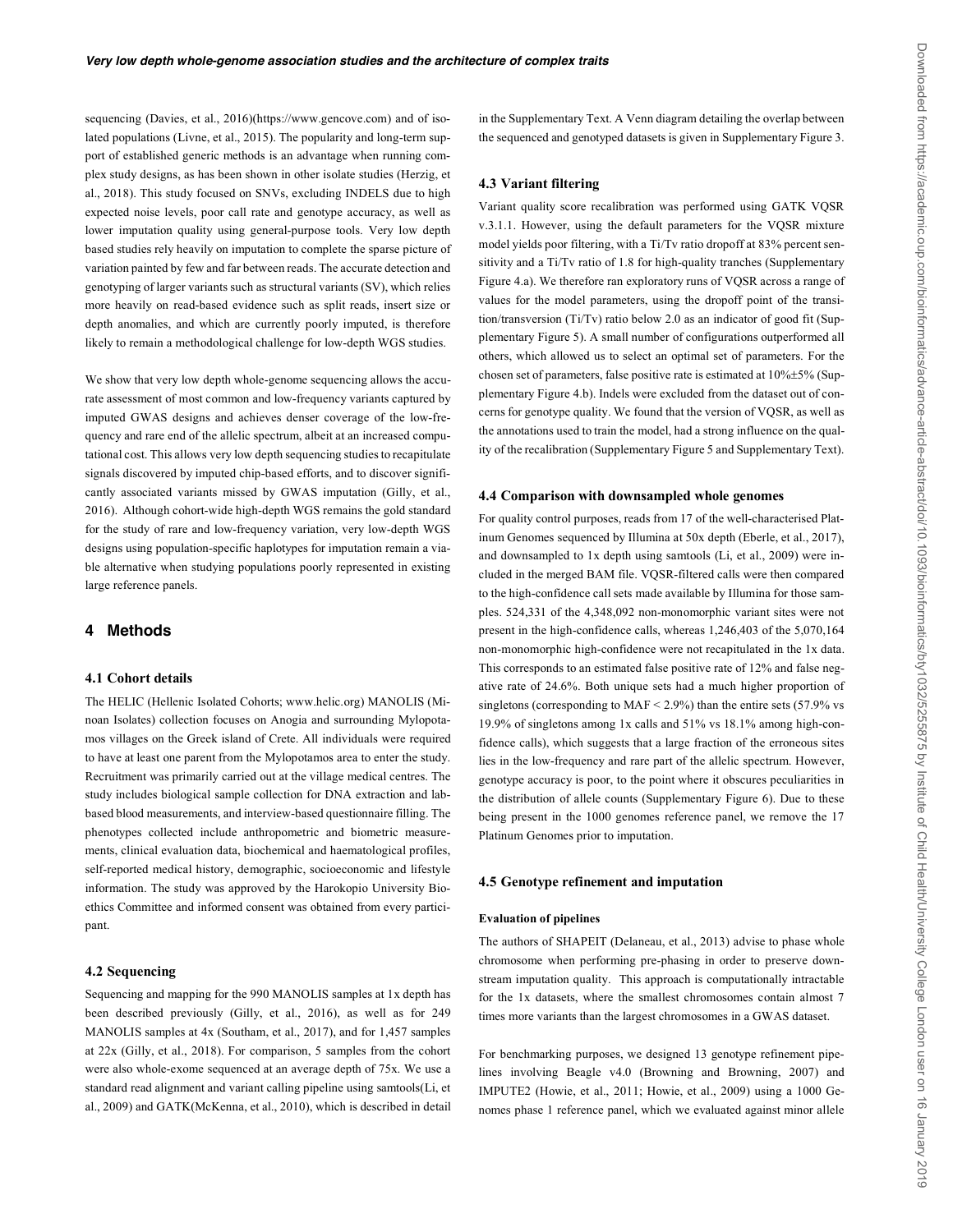concordance. All pipelines were run using the vr-runner scripts (https://github.com/VertebrateResequencing/vr-runner). Pipelines involving Beagle with the use of a reference panel ranked consistently better (Supplementary Figure 1), with a single run of reference-based refinement using Beagle outperforming all other runs. IMPUTE2 performed worst on its own, whether with or without reference panel; in fact the addition of a reference panel did not improve genotype quality massively. Phasing with Beagle without an imputation panel improved genotype quality, before or after IMPUTE2.

Halving the number of SNVs per refinement chunk (including 500 flanking positions) from the 4,000 recommended by the vr pipelines resulted in only a modest loss of genotype quality in the rare part of the allelic spectrum (Supplementary Figure 7), while allowing for a twofold increase in refinement speed. Genotype quality dropped noticeably for rare variants when imputation was turned on (Supplementary Figure 7), but remained high for low-frequency and common ones. A reference-free run of Beagle allowed to phase all positions and remove genotype missingness with no major impact on quality and a low computational cost. We initially also tested thunderVCF (https://genome.sph.umich.edu/wiki/ThunderVCF) for phasing sites, however, the program took more than 2 days to run on 5,000 SNV chunks and was abandoned.

### **Production pipeline for the MANOLIS cohort**

For production, we used a previously-described (Southam, et al., 2017) reference panel composed of 10,244 haplotypes from the 1000 Genomes Project Phase 1 (n=1,092), 249 MANOLIS samples sequenced at 4x depth, as well as the two cohorts included in the UK10K study (UK10K Consortium, et al., 2015) (TwinsUK (Moayyeri, et al., 2013) and ALSPAC (Golding, et al., 2001) (total n=3,781, 7x WGS)). Alleles in the reference panel were matched to the reference allele in the called dataset. Positions where the alleles differed between the called and reference datasets were removed from both sources. Indels were filtered out due to poor calling quality.

The pipeline with best minor allele concordance across the board used Beagle v.4 (Browning and Browning, 2007) to perform a first round of imputation-based genotype refinement on 1,239 HELIC MANOLIS variant callsets, using the aforementioned reference panel. This was followed by a second round of reference-free imputation, using the same software.

### **Variant-level QC**

Beagle provides two position level imputation metrics, allelic R-squared (AR2) and dosage R-squared (DR2). Both measures are highly correlated (Supplementary Figure 8.a). Values between 0.3 and 0.8 are typically used for filtering (Brian Browning, personal communication). In the 1x dataset 59% and 91% of imputed variants lie below those two thresholds, respectively. The distribution of scores does not provide an obvious filtering threshold (Supplementary Figure 8.b) due to its concavity. Since most imputed variants are rare and R-squared measures are highly correlated with MAF, filtering by AR2 and DR2 would be similar to imposing a MAF threshold (Supplementary Figure 8.c and d.). Moreover, due to a technical limitation of the vr-runner pipelines, imputation quality measures were not

available for refined positions at the time of analysis, only imputed ones. Therefore, we did not apply any prior filter in downstream analyses.

#### **4.6 Sample QC**

Due to the sparseness of the 1x datasets, sample-level QC was performed after imputation. 5 samples were excluded from the MANOLIS 1x cohort following PCA-based ethnicity checks.

#### **4.7 Comparison with WES**

A set of high confidence genotypes was generated for the 5 exomes in MANOLIS using filters for variant quality (QUAL>200), call rate (AN=10, 100%) and depth (250x). These filters were derived from the respective distributions of quality metrics (Supplementary Figure 9).

When compared to 5 whole-exome sequences from the MANOLIS cohort, imputed 1x calls recapitulated 77.2% of non-monomorphic, high-quality exome sequencing calls. Concordance was high, with only 3.5% of the overlapping positions exhibiting some form of allelic mismatch. When restricting the analysis to singletons, 9105 (58%) of the 15,626 high-quality singletons in the exomes were captured, with 21% of the captured positions exhibiting false positive genotypes (AC>1). To assess false positive call rate, we extracted 1x variants falling within the 71,627 regions targeted by the Agilent design file for WES in overlapping samples, and compared them to those present in the unfiltered WES dataset. 103,717 variants were called in these regions from WES sequences, compared to 58,666 non-monomorphic positions in the 1x calls. 1,419 (2.4%) of these positions were unique to the 1x dataset, indicating a low false-positive rate in exonic regions post-imputation.

# **4.8 Genetic relatedness matrix**

Relatedness was present at high levels in our cohort, with 99.5% of samples having at least one close relative (estimated  $\hat{\pi} > 0.1$ ) and an average number of close relatives of 7.8. In order to correct for this close kinship typical of isolated cohorts, we calculated a genetic relatedness matrix using GEMMA (Zhou and Stephens, 2012). Given the isolated nature of the population and the specificities of the sequencing dataset, we used different variant sets to calculate kinship coefficients. Using the unfiltered 1x variant dataset produced the lowest coefficients (Figure 10.a), whereas well-behaved set of common SNVs (Arthur, et al., 2017) produced the highest, with an average difference of  $3.67x10^{-3}$ . Filtering for MAF increased the inferred kinship coefficients. Generally, the more a variant set was sparse and enriched in common variants, the higher the coefficients were. However, these differences only had a marginal impact on association statistics, as evidenced by a lambda median statistic difference of 0.02 between the two most extreme estimates of relatedness when used for a genome-wide association of triglycerides (Supplementary Figure 10.b). For our association study, we used LD-pruned 1x variants filtered for MAF<1% and Hardy Weinberg equilibrium  $p<1x10^{-5}$  to calculate the relatedness matrix, which translated into 2,848,245 variants for MANOLIS.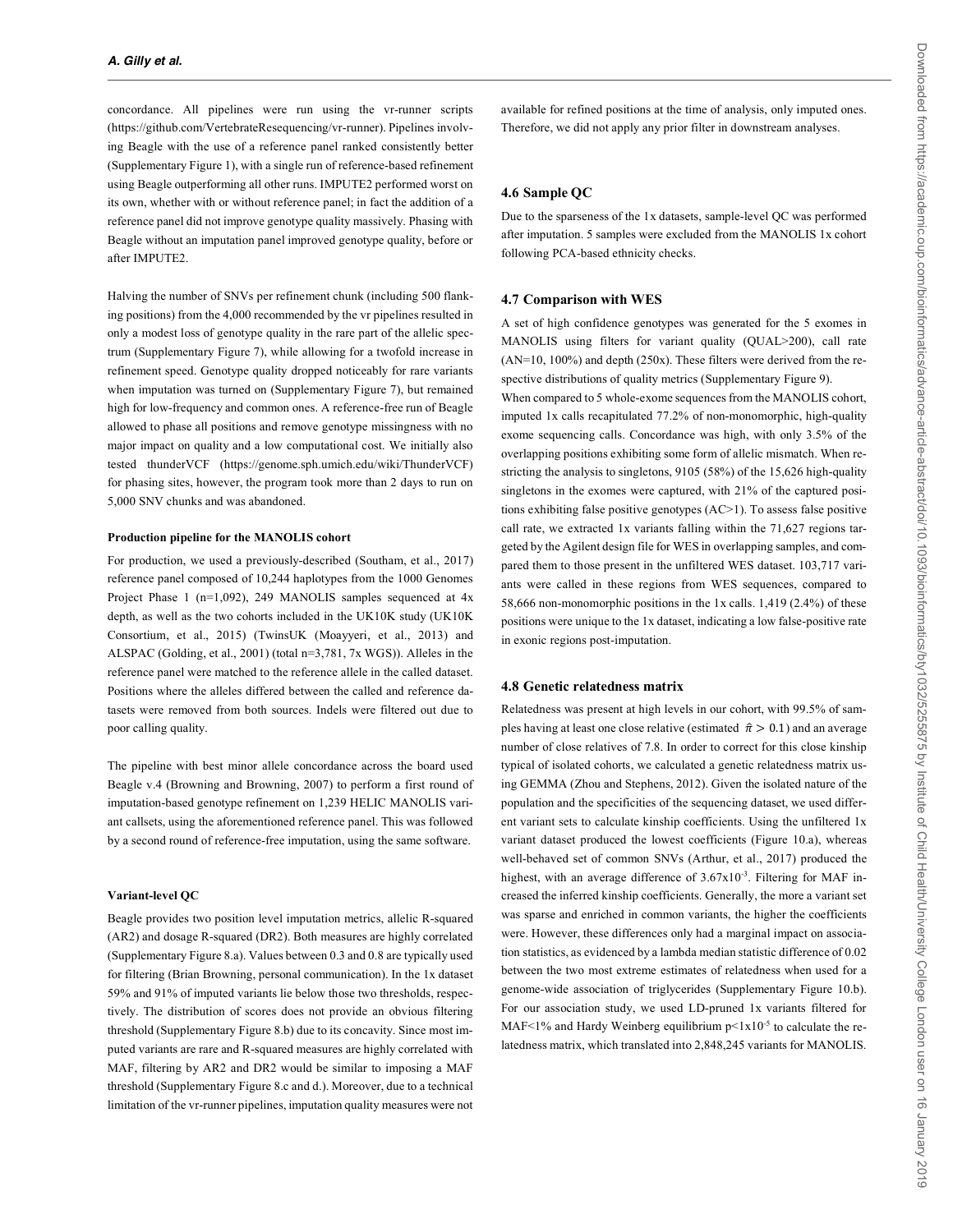#### **4.9 Single-point association**

#### **Pipeline**

For association, fifty-seven phenotypes were prepared, with full details of the trait transformation, filters and exclusions described in Supplementary Table 4. The 'transformPhenotype' (https://github.com/wtsiteam144/transformPhenotype) R script was used to apply a standardised preparation for all phenotypes. Association analysis was performed using the linear mixed model implemented in GEMMA (Zhou and Stephens, 2012) on all variants with minor allele count (MAC) greater than 2 (14,948,665 out of 30,483,158 variants in MANOLIS). Singletons and doubletons are removed due to overall low minor allele concordance. We used the aforementioned centered kinship matrix. GC-corrected p-values from the score test (p\_score) were used due to residual inflation being present in some traits. Signals were extracted using the peakplotter software (https://github.com/wtsi-team144/peakplotter) using a window size of 1Mb.

# **Acknowledgements**

The authors thank the residents of the Mylopotamos villages for taking part in the study. The MANOLIS study is dedicated to the memory of Manolis Giannakakis, 1978–2010. This study makes use of data generated by the UK10K Consortium, derived from samples from the TwinsUK Cohort and the Avon Longitudinal Study of Parents and Children (ALSPAC). A full list of the investigators who contributed to the generation of the data is available from www.UK10K.org, last accessed April 29, 2016. The GATK program was made available through the generosity of Medical and Population Genetics program at the Broad Institute, Inc. This research has been conducted using the UK Biobank Resource using Application Number 13745. The authors thank Sophie Hackinger and Bram Prins for proofreading the article. The authors also thank Heather Elding, William Astle, Tao Jiang Adam Butterworth and Nicole Soranzo for their contributions to a previous version of the manuscript.

#### **Funding**

This work was funded by the Wellcome Trust [098051] and the European Research Council [ERC-2011-StG 280559-SEPI]. Funding for UK10K was provided by the Wellcome Trust under award WT091310.

Conflict of Interest: none declared.

# **References**

- 1000 Genomes Project Consortium*.* A global reference for human genetic variation. *Nature* 2015;526(7571):68-74.
- Alex Buerkle, C. and Gompert, Z. Population genomics based on low coverage sequencing: how low should we go? *Mol Ecol* 2013;22(11):3028-3035.
- Arthur, R.*, et al.* AKT: ancestry and kinship toolkit. *Bioinformatics* 2017;33(1):142- 144.
- Astle, W.J.*, et al.* The Allelic Landscape of Human Blood Cell Trait Variation and Links to Common Complex Disease. *Cell* 2016;167(5):1415-1429 e1419.
- Brody, J.A.*, et al.* Analysis commons, a team approach to discovery in a big-data environment for genetic epidemiology. *Nat Genet* 2017;49(11):1560-1563.
- Browning, B.L. and Browning, S.R. Genotype Imputation with Millions of Reference Samples. *Am J Hum Genet* 2016;98(1):116-126.
- Browning, S.R. and Browning, B.L. Rapid and accurate haplotype phasing and missing-data inference for whole-genome association studies by use of localized haplotype clustering. *Am J Hum Genet* 2007;81(5):1084-1097.
- Bycroft, C.*, et al.* Genome-wide genetic data on ~500,000 UK Biobank participants. *bioRxiv* 2017.
- Converge Consortium. Sparse whole-genome sequencing identifies two loci for major depressive disorder. *Nature* 2015;523(7562):588-591.
- Davies, R.W.*, et al.* Rapid genotype imputation from sequence without reference panels. *Nat Genet* 2016;48(8):965-969.
- Delaneau, O.*, et al.* Haplotype estimation using sequencing reads. *Am J Hum Genet* 2013;93(4):687-696.
- Eberle, M.A.*, et al.* A reference data set of 5.4 million phased human variants validated by genetic inheritance from sequencing a three-generation 17-member pedigree. *Genome Res* 2017;27(1):157-164.
- Gilly, A.*, et al.* Very low-depth sequencing in a founder population identifies a cardioprotective APOC3 signal missed by genome-wide imputation. *Hum Mol Genet* 2016;25(11):2360-2365.
- Gilly, A., et al. Cohort-wide deep whole genome sequencing and the allelic architecture of complex traits. *Nat Commun* 2018;9(1):4674.
- Gilly, A.*, et al.* Cohort-wide deep whole genome sequencing and the allelic architecture of complex traits. *bioRxiv* 2018.
- Golding, J.*, et al.* ALSPAC--the Avon Longitudinal Study of Parents and Children. I. Study methodology. *Paediatr Perinat Epidemiol* 2001;15(1):74-87.
- Herzig, A.F.*, et al.* Strategies for phasing and imputation in a population isolate. *Genet Epidemiol* 2018;42(2):201-213.
- Howie, B., Marchini, J. and Stephens, M. Genotype imputation with thousands of genomes. *G3 (Bethesda)* 2011;1(6):457-470.
- Howie, B.N., Donnelly, P. and Marchini, J. A flexible and accurate genotype imputation method for the next generation of genome-wide association studies. *PLoS Genet* 2009;5(6):e1000529.
- Le, S.Q. and Durbin, R. SNP detection and genotyping from low-coverage sequencing data on multiple diploid samples. *Genome Res* 2011;21(6):952-960.
- Li, H.*, et al.* The Sequence Alignment/Map format and SAMtools. *Bioinformatics* 2009;25(16):2078-2079.
- Livne, O.E.*, et al.* PRIMAL: Fast and accurate pedigree-based imputation from sequence data in a founder population. *PLoS Comput Biol* 2015;11(3):e1004139.
- McCarthy, S.*, et al.* A reference panel of 64,976 haplotypes for genotype imputation. *Nat Genet* 2016;48(10):1279-1283.
- McKenna, A.*, et al.* The Genome Analysis Toolkit: a MapReduce framework for analyzing next-generation DNA sequencing data. *Genome Res* 2010;20(9):1297- 1303.
- Moayyeri, A.*, et al.* The UK Adult Twin Registry (TwinsUK Resource). *Twin Res Hum Genet* 2013;16(1):144-149.
- Pasaniuc, B.*, et al.* Extremely low-coverage sequencing and imputation increases power for genome-wide association studies. *Nat Genet* 2012;44(6):631-635.
- Southam, L.*, et al.* Whole genome sequencing and imputation in isolated populations identify genetic associations with medically-relevant complex traits. *Nat Commun* 2017;8:15606.
- Southam, L.*, et al.* Whole genome sequencing and imputation in two Greek isolated populations identifies associations with complex traits of medical importance. *Nat Comms* 2017;in review.
- Tachmazidou, I.*, et al.* Whole-Genome Sequencing Coupled to Imputation Discovers Genetic Signals for Anthropometric Traits. *Am J Hum Genet* 2017;100(6):865- 884.